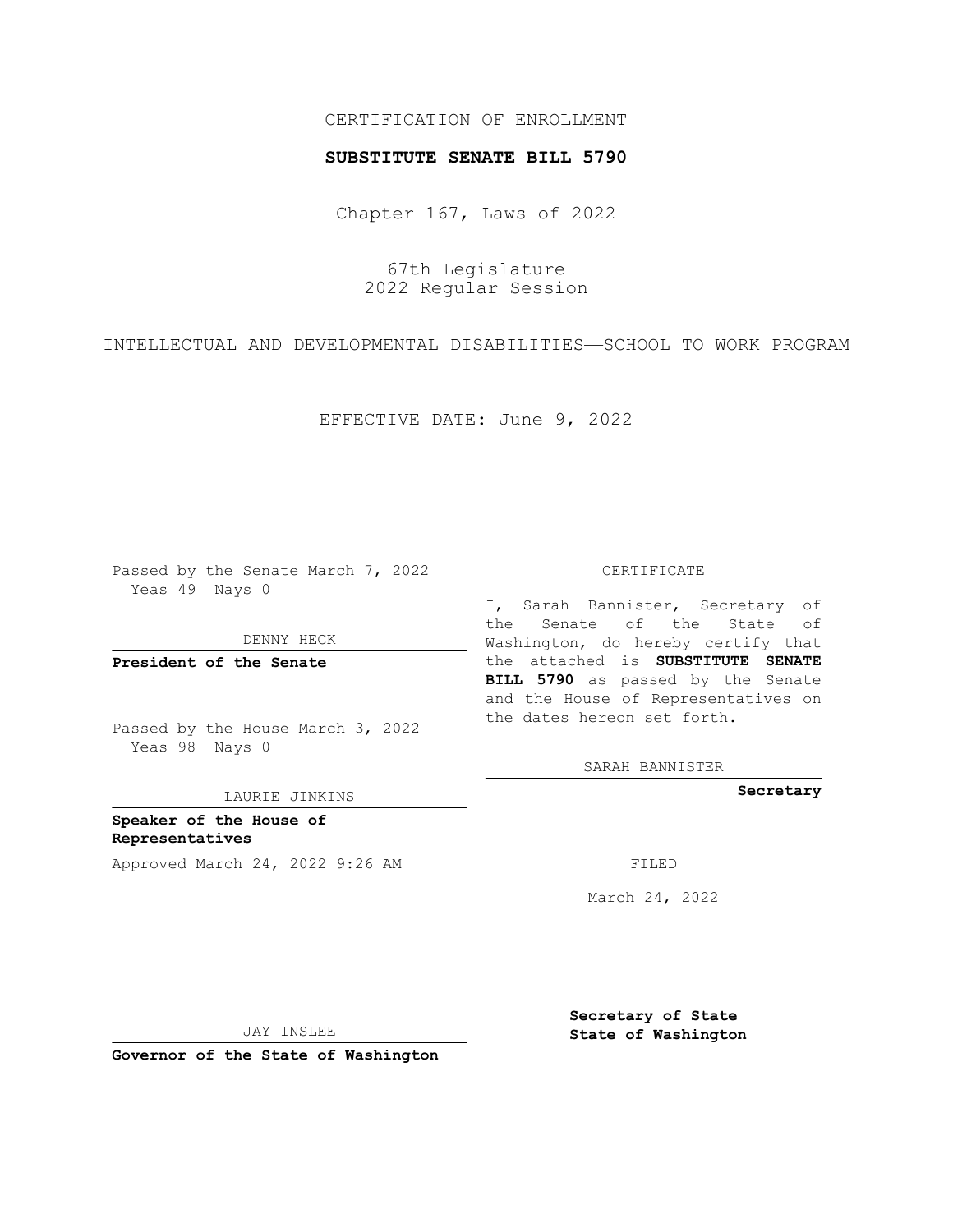## **SUBSTITUTE SENATE BILL 5790**

AS AMENDED BY THE HOUSE

Passed Legislature - 2022 Regular Session

# **State of Washington 67th Legislature 2022 Regular Session**

**By** Senate Ways & Means (originally sponsored by Senators Braun, Conway, Fortunato, Frockt, King, Lovelett, Lovick, Muzzall, Randall, Rivers, Short, and L. Wilson)

READ FIRST TIME 02/07/22.

 AN ACT Relating to strengthening critical community support services for individuals with intellectual and developmental disabilities; amending RCW 74.29.020, 74.29.037, 74.29.050, 74.29.080, and 28A.155.220; reenacting and amending RCW 74.29.010; adding a new section to chapter 74.29 RCW; and creating a new 6 section.

BE IT ENACTED BY THE LEGISLATURE OF THE STATE OF WASHINGTON:

 **Sec. 1.** RCW 74.29.010 and 2010 c 94 s 26 are each reenacted and 9 amended to read as follows:

 (1) "Independence" means a reasonable degree of restoration from dependency upon others to self-direction and greater control over circumstances of one's life for personal needs and care and includes but is not limited to the ability to live in one's home.

(2) "Individual with disabilities" means an individual:

 (a) Who has a physical, mental, or sensory disability, which requires vocational rehabilitation services to prepare for, enter into, engage in, retain, or engage in and retain gainful employment consistent with his or her capacities and abilities; or

 (b) Who has a physical, mental, or sensory impairment whose ability to function independently in the family or community or whose ability to obtain, maintain, or advance in employment is

p. 1 SSB 5790.SL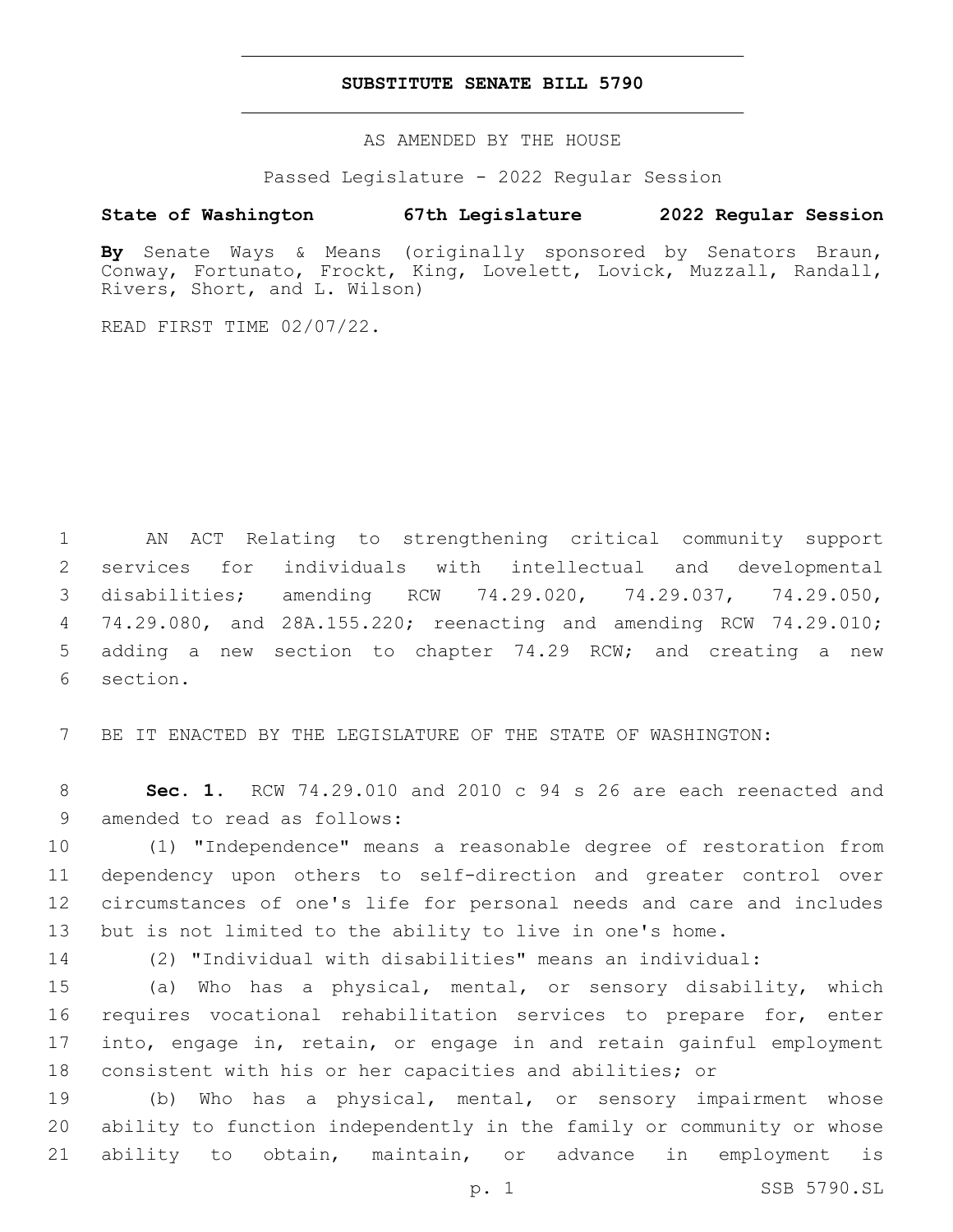substantially limited and for whom the delivery of vocational rehabilitation or independent living services will improve the ability to function, continue functioning, or move towards functioning independently in the family or community or to continue 5 in employment.

 (3) "Individual with severe disabilities" means an individual 7 with disabilities:

 (a) Who has a physical, mental, or sensory impairment that seriously limits one or more functional capacities, such as mobility, communication, self-care, self-direction, interpersonal skills, work tolerance, or work skills, in terms of employment outcome, and/or 12 independence and participation in family or community life;

 (b) Whose rehabilitation can be expected to require multiple rehabilitation services over an extended period of time; and

 (c) Who has one or more physical, mental, or sensory disabilities resulting from amputation, arthritis, autism, blindness, burn injury, cancer, cerebral palsy, cystic fibrosis, deafness, head injury, heart disease, hemiplegia, hemophilia, respiratory or pulmonary dysfunction, intellectual disability, mental illness, multiple sclerosis, muscular dystrophy, musculoskeletal disorders, neurological disorders (including stroke and epilepsy), paraplegia, quadriplegia, other spinal cord conditions, sickle cell anemia, specific learning disability, end-stage renal disease, or another disability or combination of disabilities determined on the basis of an assessment for determining eligibility and rehabilitation needs to cause comparable substantial functional limitation.

 (4) "Job support services" means ongoing goods and services provided after vocational rehabilitation, subject to available funds, that support an individual with severe disabilities in employment. Such services include, but are not limited to, extraordinary 31 supervision or job coaching.

 (5) "Physical, mental, or sensory disability" means a physical, mental, or sensory condition which materially limits, contributes to limiting or, if not corrected or accommodated, will probably result in limiting an individual's activities or functioning.

 (6) "Rehabilitation services" means goods or services provided to: (a) Determine eligibility and rehabilitation needs of individuals with disabilities, and/or (b) enable individuals with disabilities to attain or retain employment and/or independence, and/or (c) contribute substantially to the rehabilitation of a group of

p. 2 SSB 5790.SL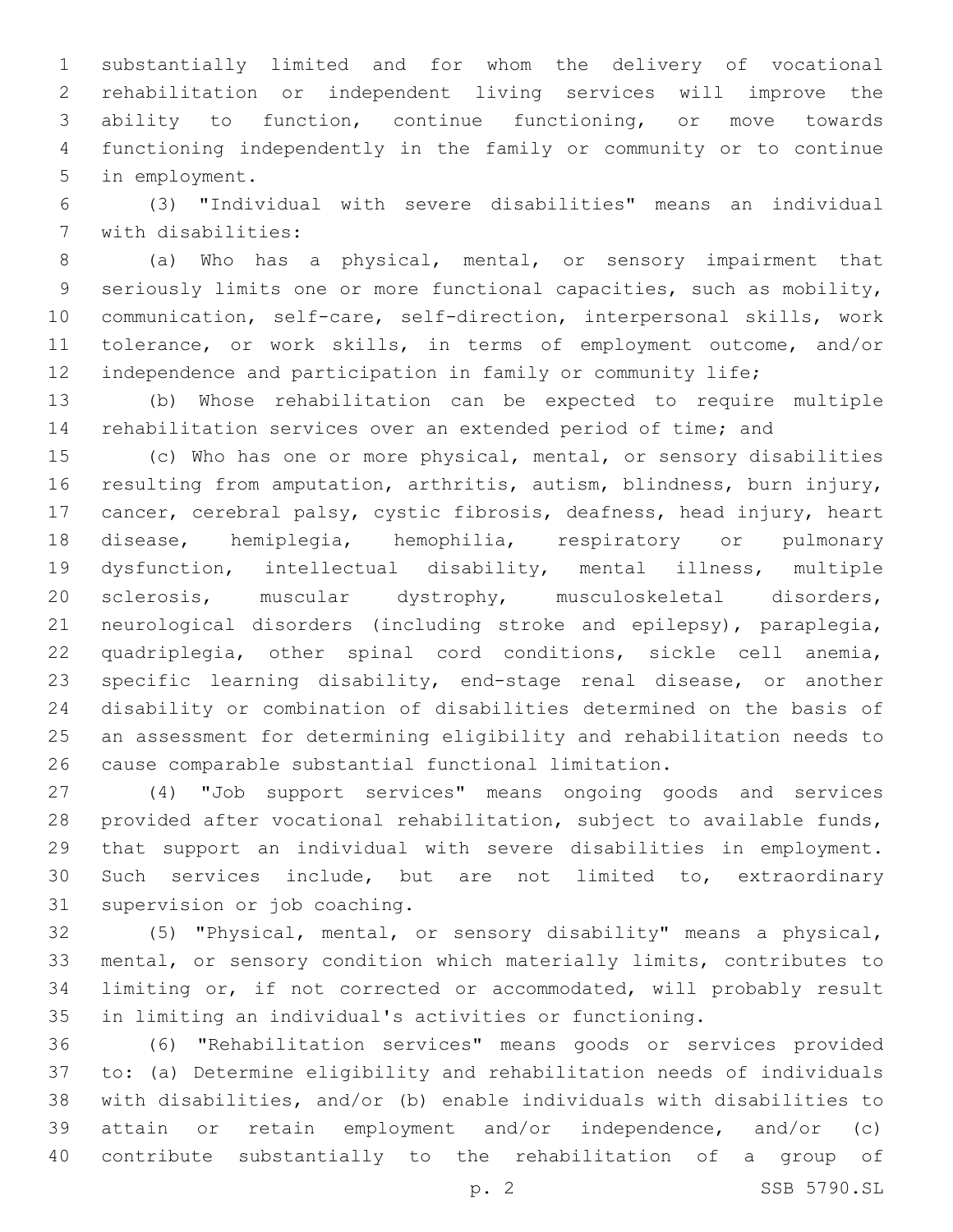individuals with disabilities. To the extent federal funds are available, goods and services may include, but are not limited to, the establishment, construction, development, operation and maintenance of community rehabilitation programs and independent living centers, as well as special demonstration projects.

 (7) "((State agency)) Department" means the department of social 7 and health services.

 **Sec. 2.** RCW 74.29.020 and 1993 c 213 s 3 are each amended to 9 read as follows:

 Subject to available funds, and consistent with federal law and 11 regulations the ((state agency)) department shall:

(1) Develop statewide rehabilitation programs;

 (2) Provide vocational rehabilitation services, independent living services, and/or job support services to individuals with 15 disabilities or severe disabilities;

 (3) Disburse all funds provided by law and may receive, accept and disburse such gifts, grants, conveyances, devises and bequests of real and personal property from public or private sources, as may be made from time to time, in trust or otherwise, whenever the terms and conditions thereof will aid in carrying out rehabilitation services 21 as specified by law and the regulations of the ((state agency)) 22 department; and may sell, lease or exchange real or personal property according to the terms and conditions thereof. Any money so received shall be deposited in the state treasury for investment, reinvestment or expenditure in accordance with the conditions of its receipt and 26 RCW 43.88.180;

 (4) Appoint and fix the compensation and prescribe the duties, of the personnel necessary for the administration of this chapter, 29 unless otherwise provided by law;

 (5) Make exploratory studies, do reviews, and research relative 31 to rehabilitation;

 (6) Coordinate with the state rehabilitation advisory council and the state independent living advisory council on the administration 34 of the programs;

 (7) Report to the governor and to the legislature on the 36 administration of this chapter, as requested; and

 (8) Adopt rules, in accord with chapter 34.05 RCW, necessary to 38 carry out the purposes of this chapter.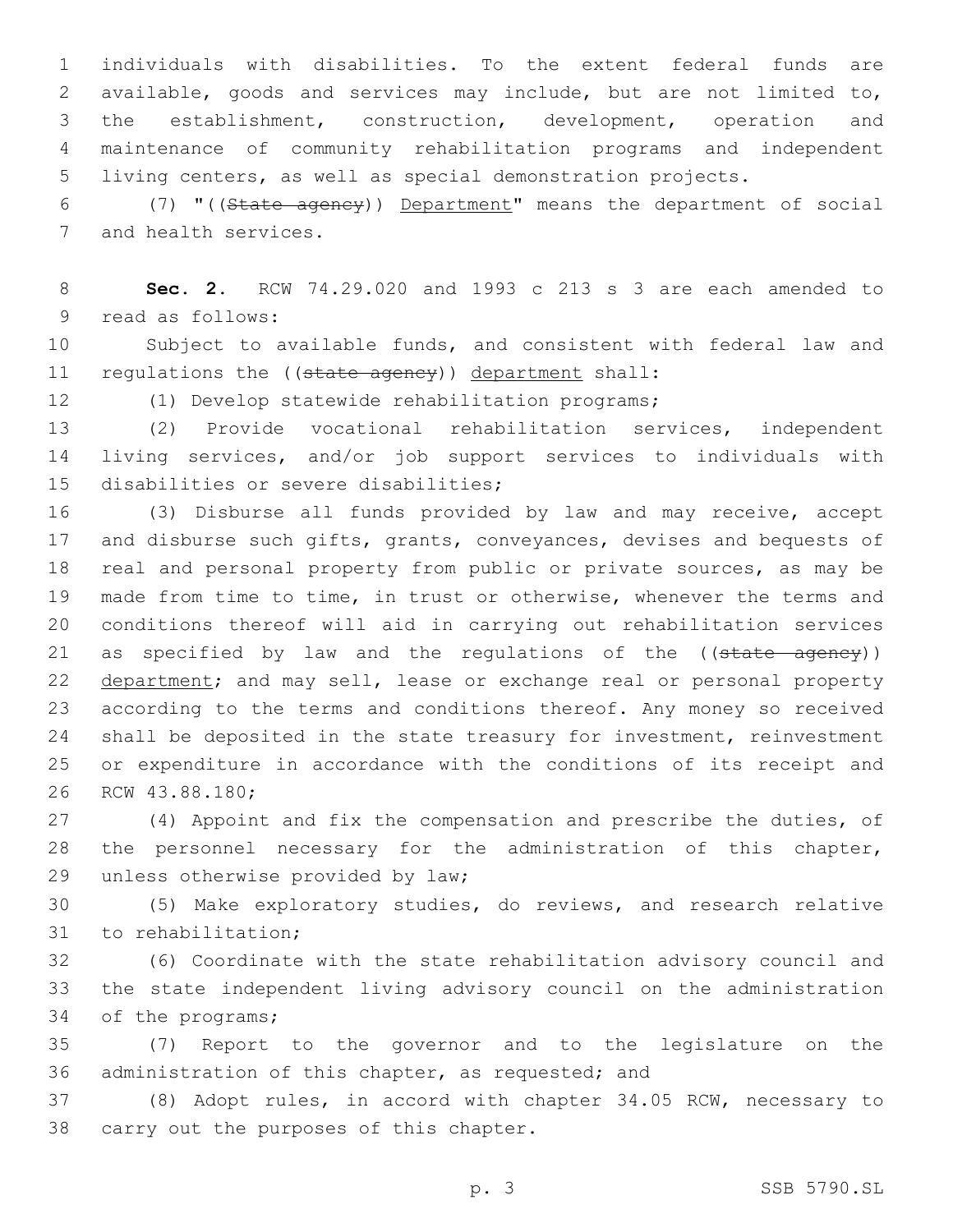**Sec. 3.** RCW 74.29.037 and 1993 c 213 s 6 are each amended to 2 read as follows:

 The ((state agency)) department may establish cooperative 4 agreements with other state and local agencies.

 **Sec. 4.** RCW 74.29.050 and 1969 ex.s. c 223 s 28A.10.050 are each amended to read as follows:6

7 The state of Washington does hereby:

 (1) Accept the provisions and maximum possible benefits resulting from any acts of congress which provide benefits for the purposes of 10 this chapter;

 (2) Designate the state treasurer as custodian of all moneys received by the state from appropriations made by the congress of the United States for purposes of this chapter, and authorize the state treasurer to make disbursements therefrom upon the order of the 15 ((state agency)) department; and

16 (3) Empower and direct the ((state agency)) department to cooperate with the federal government in carrying out the provisions of this chapter or of any federal law or regulation pertaining to vocational rehabilitation, and to comply with such conditions as may be necessary to assure the maximum possible benefits resulting from 21 any such federal law or regulation.

 **Sec. 5.** RCW 74.29.080 and 1993 c 213 s 4 are each amended to 23 read as follows:

 (1) Determination of eligibility and need for rehabilitation services and determination of eligibility for job support services 26 shall be made by the ((state ageney)) department for each individual according to its established rules, policies, procedures, and 28 standards.

29 (2) The ((state ageney)) department may purchase, from any source, rehabilitation services and job support services for individuals with disabilities, subject to the individual's income or other resources that are available to contribute to the cost of such 33 services.

34 (3) The ((state agency)) department shall maintain registers of individuals and organizations which meet required standards and qualify to provide rehabilitation services and job support services to individuals with disabilities. Eligibility of such individuals and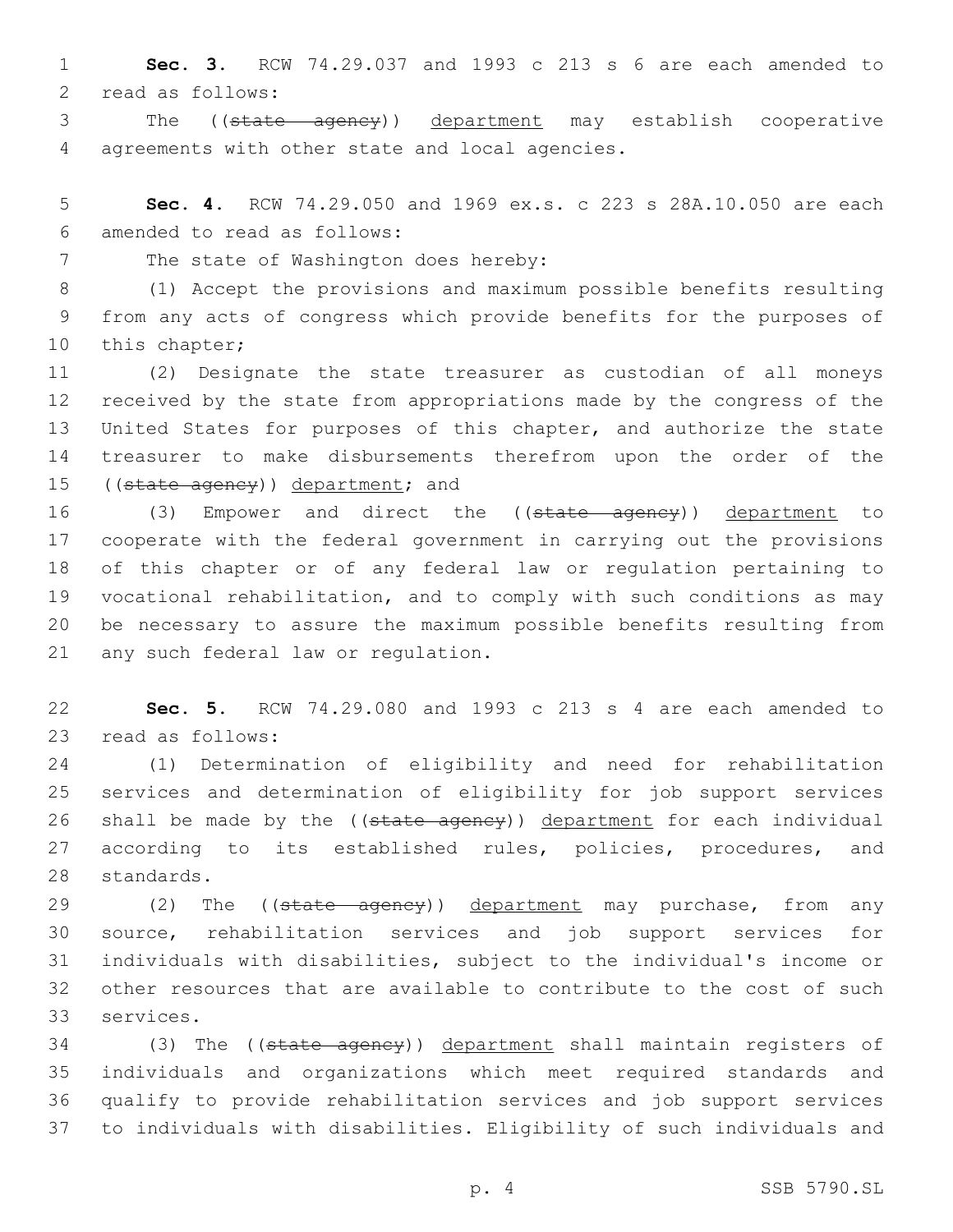organizations shall be based upon standards and criteria promulgated 2 by the  $((state\text{ agency}))\text{ department.}$ 

 NEW SECTION. **Sec. 6.** A new section is added to chapter 74.29 4 RCW to read as follows:

The department of social and health services shall:

 (1) Establish a school to work program in all counties in the state to work with all students with intellectual and developmental disabilities who are potentially eligible to receive adult support services from the developmental disabilities administration of the department and are receiving high school transition services in order 11 to connect these students with supported employment services; and

 (2) In collaboration with the office of the superintendent of public instruction, the counties administering supported employment services in collaboration with the developmental disabilities 15 administration of the department, the department of services for the blind, and any other relevant state agency working with students who are potentially eligible for adult support services from the developmental disabilities administration of the department shall:

19 (a) Create a statewide council to:

 (i) Establish common guidelines and outcome goals across regional interagency transition networks to ensure equitable access through system navigation for individuals receiving high school transition services and connection to services after leaving the school system; 24 and

 (ii) Establish a referral and information system that helps students who are potentially eligible for adult support services from the developmental disabilities administration of the department who are transitioning from high school, and their families or guardians, connect to the necessary services and agencies that support the needs of adults with intellectual and developmental disabilities; and

 (b) Establish regional interagency transition networks as proposed in the 2020 transition collaborative summative report. Each regional network shall include representation from schools, counties, the developmental disabilities administration of the department, the regional division of vocational rehabilitation, service providers, community members, and students and families. The regional networks shall identify improvement goals and report no less than annually on progress or barriers to achieving these goals to the statewide council.39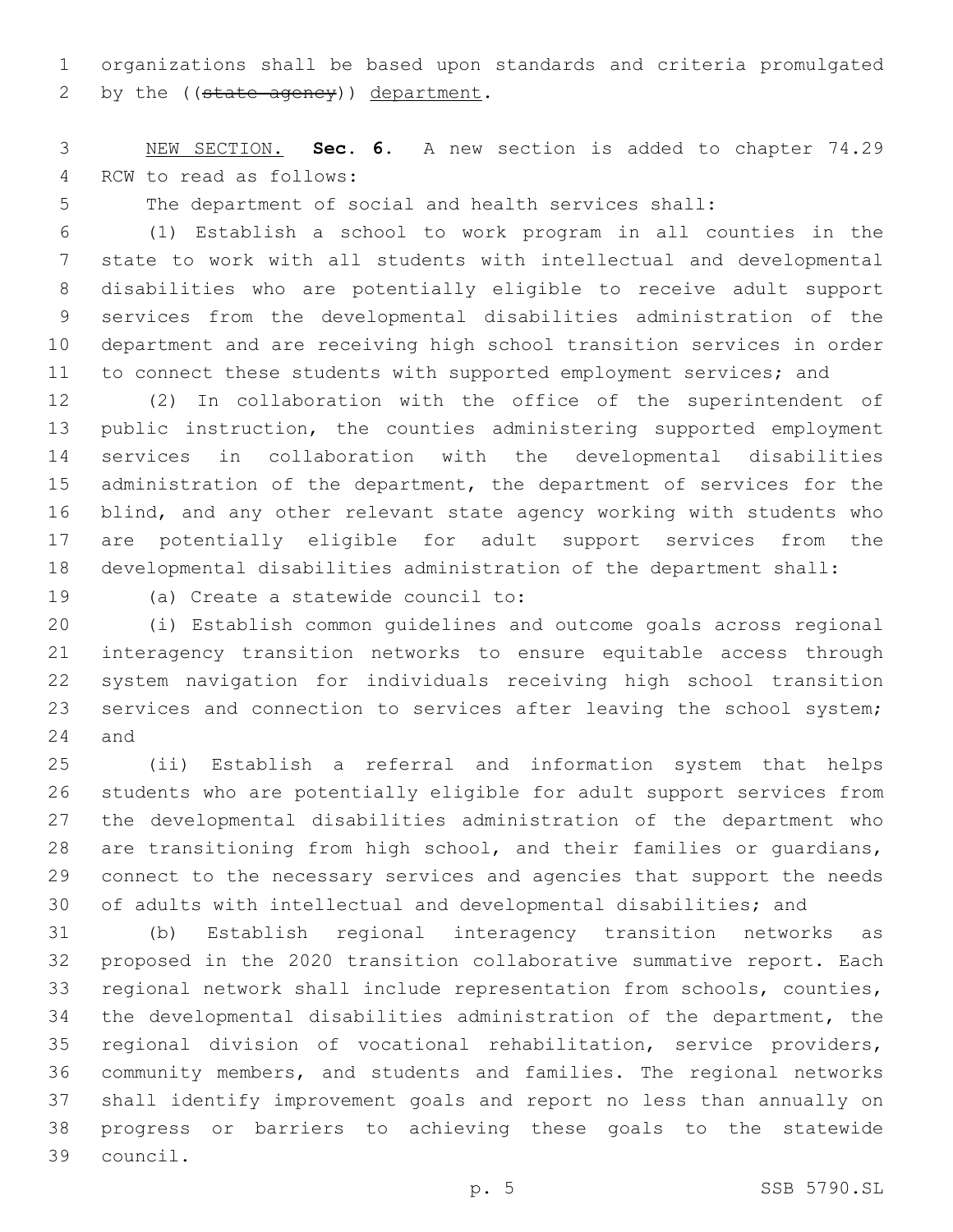**Sec. 7.** RCW 28A.155.220 and 2015 c 217 s 2 are each amended to 2 read as follows:

 (1) The office of the superintendent of public instruction must establish interagency agreements with the department of social and health services, the department of services for the blind, and any other state agency that provides high school transition services for special education students. Such interagency agreements shall not interfere with existing individualized education programs, nor override any individualized education program team's decision-making power. The purpose of the interagency agreements is to foster effective collaboration among the multiple agencies providing transition services for individualized education program-eligible special education students from the beginning of transition planning, as soon as educationally and developmentally appropriate, through age twenty-one, or through high school graduation, whichever occurs first. Interagency agreements are also intended to streamline services and programs, promote efficiencies, and establish a uniform focus on improved outcomes related to self-sufficiency.

 (2)(a) When educationally and developmentally appropriate, the interagency responsibilities and linkages with transition services under subsection (1) of this section must be addressed in a transition plan to a postsecondary setting in the individualized 23 education program of a student with disabilities.

 (b) Transition planning shall be based upon educationally and developmentally appropriate transition assessments that outline the student's individual needs, strengths, preferences, and interests. Transition assessments may include observations, interviews, inventories, situational assessments, formal and informal assessments, as well as academic assessments.29

 (c) The transition services that the transition plan must address include activities needed to assist the student in reaching postsecondary goals and courses of study to support postsecondary 33 goals.

 (d) Transition activities that the transition plan may address include instruction, related services, community experience, employment and other adult living objectives, daily living skills, 37 and functional vocational evaluation.

 (e) When educationally and developmentally appropriate, a discussion must take place with the student and parents, and others as needed, to determine the postsecondary goals or postschool vision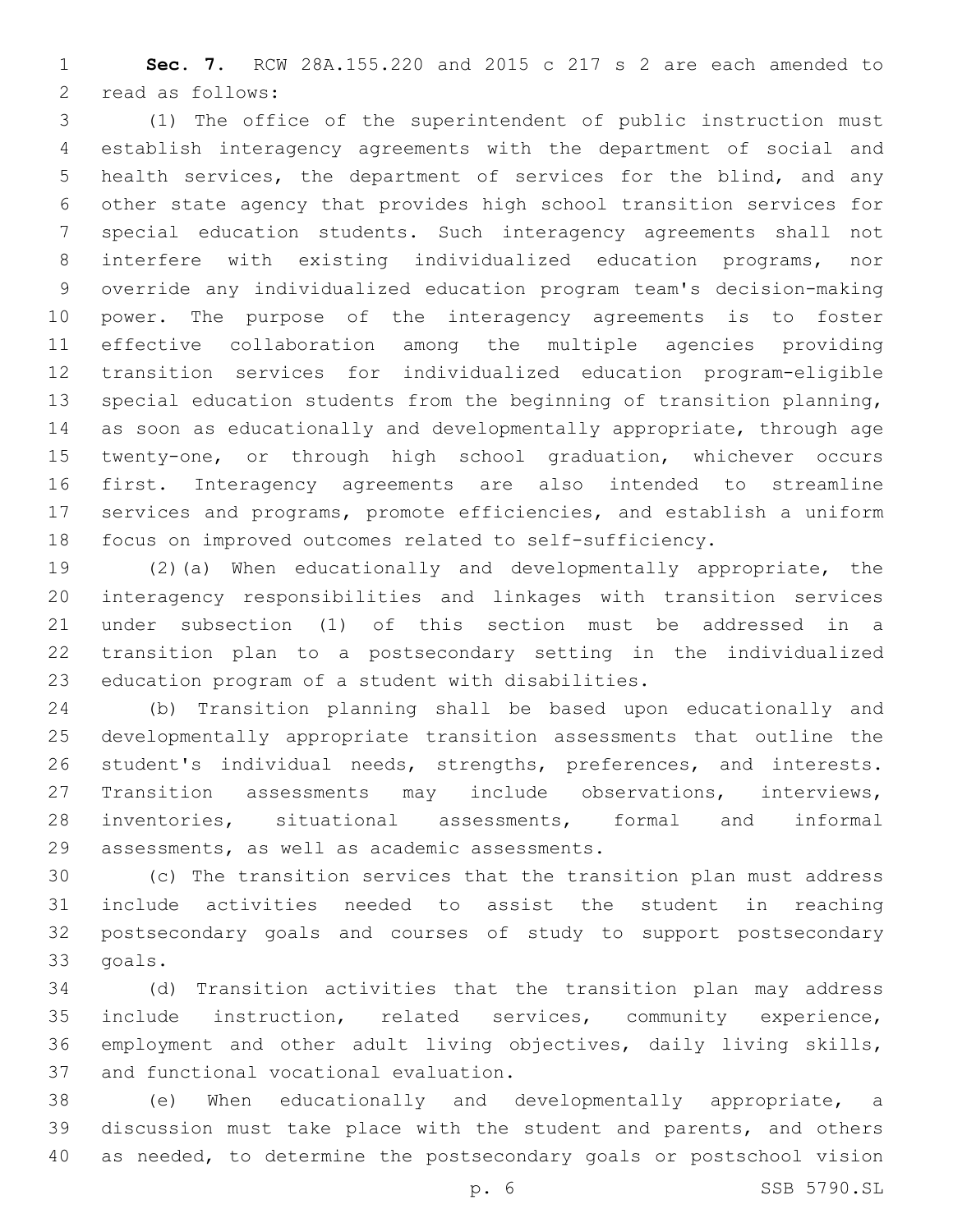for the student. This discussion may be included as part of an annual individualized education program review, high school and beyond plan meeting, or any other meeting that includes parents, students, and educators. The postsecondary goals included in the transition plan shall be goals that are measurable and must be based on appropriate transition assessments related to training, education, employment, and independent living skills, when necessary. The goals must also be based on the student's needs, while considering the strengths, 9 preferences, and interests of the student.

 (f) As the student gets older, changes in the transition plan may be noted in the annual update of the student's individualized 12 education program.

 (g) A ((student with disabilities who has a high school and 14 beyond plan may use the plan to comply with the)) transition plan 15 required under this subsection (2) must be aligned with a student's 16 high school and beyond plan.

 (3) To the extent that data is available through data-sharing agreements established by the education data center under RCW 43.41.400, the education data center must monitor the following outcomes for individualized education program-eligible special 21 education students after high school graduation:

 (a) The number of students who, within one year of high school 23 graduation:

 (i) Enter integrated employment paid at the greater of minimum wage or competitive wage for the type of employment, with access to 26 related employment and health benefits; or

 (ii) Enter a postsecondary education or training program focused 28 on leading to integrated employment;

(b) The wages and number of hours worked per pay period;

 (c) The impact of employment on any state and federal benefits 31 for individuals with disabilities;

 (d) Indicators of the types of settings in which students who previously received transition services primarily reside;

(e) Indicators of improved economic status and self-sufficiency;

 (f) Data on those students for whom a postsecondary or integrated employment outcome does not occur within one year of high school 37 graduation, including:

 (i) Information on the reasons that the desired outcome has not 39 occurred;